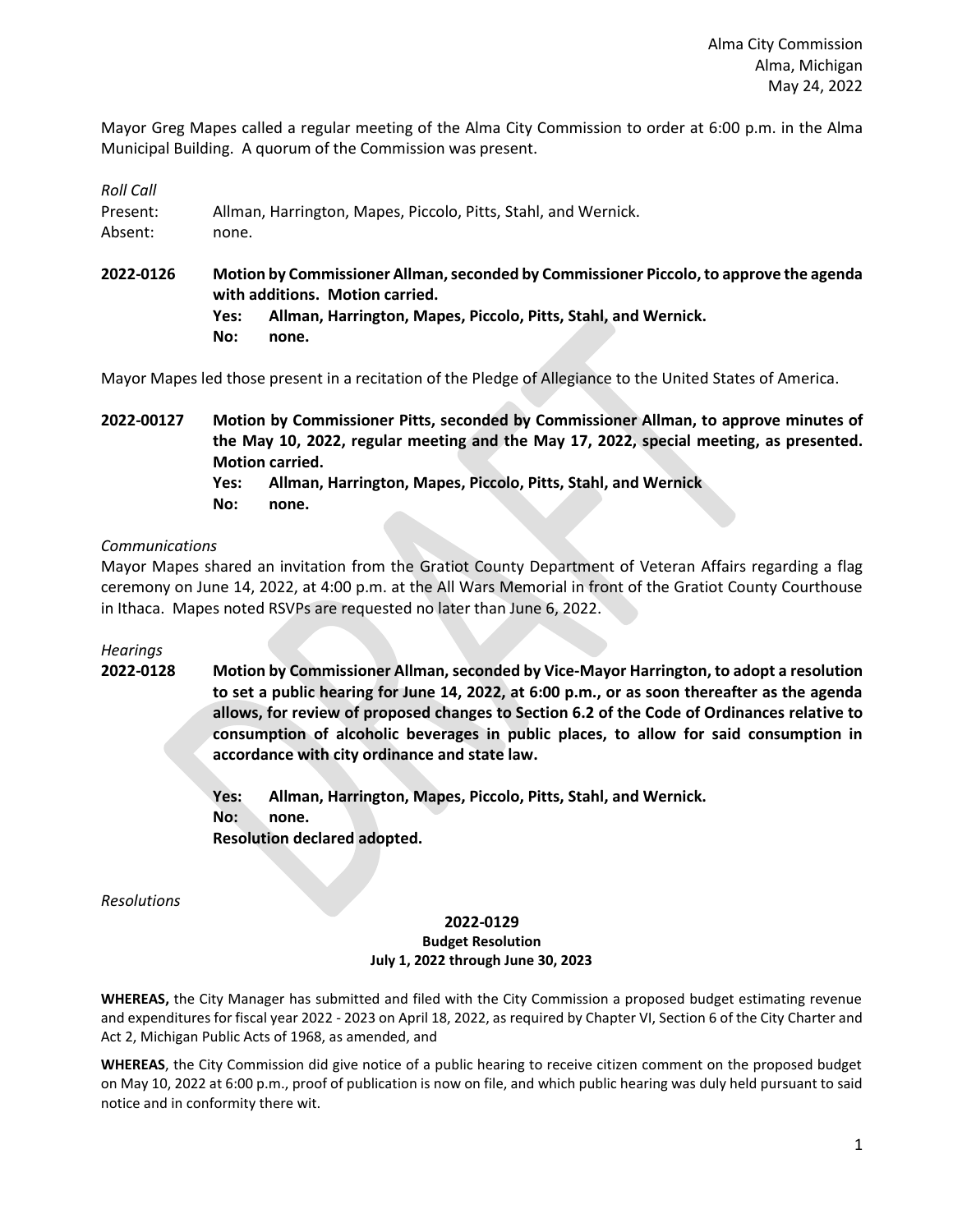**BE IT FURTHER RESOLVED,** the City Commission does hereby levy a tax of 14.2244 mills for general operating purposes, to be raised by a general ad valorem tax upon owners of real and personal property in the City of Alma, by the authority granted, and in accordance with the Michigan Constitution, the General Property Tax Act 206, Michigan Public Acts of 1893, as amended, and Chapter VII, Section 7 of the City Charter,

**BE IT FURTHER RESOLVED**, the City Commission does hereby levy a tax of .9483 mills for the operation of a Dial-A-Ride transportation system, to be raised by an ad valorem tax upon owners of real and personal property in the City of Alma, as approved by a vote of the people on May 18, 1976,

**BE IT FURTHER RESOLVED**, the City Commission does hereby levy a tax of 1.0000 mills to repay bonds issued for the expansion and improvement of Alma Public Library, to be raised by an ad valorem tax upon owners of real and personal property in the City of Alma, as approved by a vote of the people on August 3, 2004,

**BE IT FURTHER RESOLVED**, the City Commission does hereby levy a tax of 2.4685 mills to defray the cost of street improvements, to be raised by an ad valorem tax upon owners of real and personal property in the City of Alma, as approved by a vote of the people on November 8, 2016,

**BE IT FURTHER RESOLVED**, the City Commission does hereby levy a tax of 1.9467 mills on all real and personal taxable property within the approved district, to finance the Alma Downtown Development Authority,

**BE IT FURTHER RESOLVED**, the City Commission does hereby levy a tax of .9874 mills for operation and administration expenses of the Alma Public Library, to be raised by an ad valorem tax upon owners of real and personal property in the City of Alma,

**BE IT FURTHER RESOLVED,** General Fund budget for fiscal year 2022 - 2023 is approved with the following revenue sources:

| Taxes                             | \$2,887,775 |
|-----------------------------------|-------------|
| Special Assessments               | \$25,000    |
| Licenses/Permits/Fees             | \$251,500   |
| Intergovernmental Revenue         | \$1,420,000 |
| <b>Internal Service Charges</b>   | \$537,000   |
| <b>Fines and Forfeits</b>         | \$23,000    |
| <b>Rents</b>                      | \$20,000    |
| <b>Investment Earnings</b>        | \$30,000    |
| Other Revenue                     | \$122,350   |
| <b>Total General Fund Revenue</b> | \$5,316,625 |
|                                   |             |

**BE IT FURTHER RESOLVED,** General Fund appropriation budget for fiscal year 2022 - 2023 is approved by function and activity as follows:

| <b>Community Development Function:</b>   |             |
|------------------------------------------|-------------|
| <b>Economic Development</b>              | \$65,200    |
| Downtown Maintenance                     | \$59,000    |
| Planning & Zoning                        | \$39,000    |
| Community Safety Function:               |             |
| Police                                   | \$1,794,150 |
| <b>Contribution to Fire Board</b>        | \$281,500   |
| <b>Public Safety/Inspection Services</b> | \$107,000   |
| <b>Property Maintenance Function:</b>    |             |
| <b>Buildings/Grounds Maintenance</b>     | \$560,250   |
| Riverside Cemetery                       | \$194,750   |
| <b>Transportation Function:</b>          |             |
| Sidewalks                                | \$87,300    |
| Non-Act 51 Public Works                  | \$42,000    |
| <b>Street Lighting</b>                   | \$125.750   |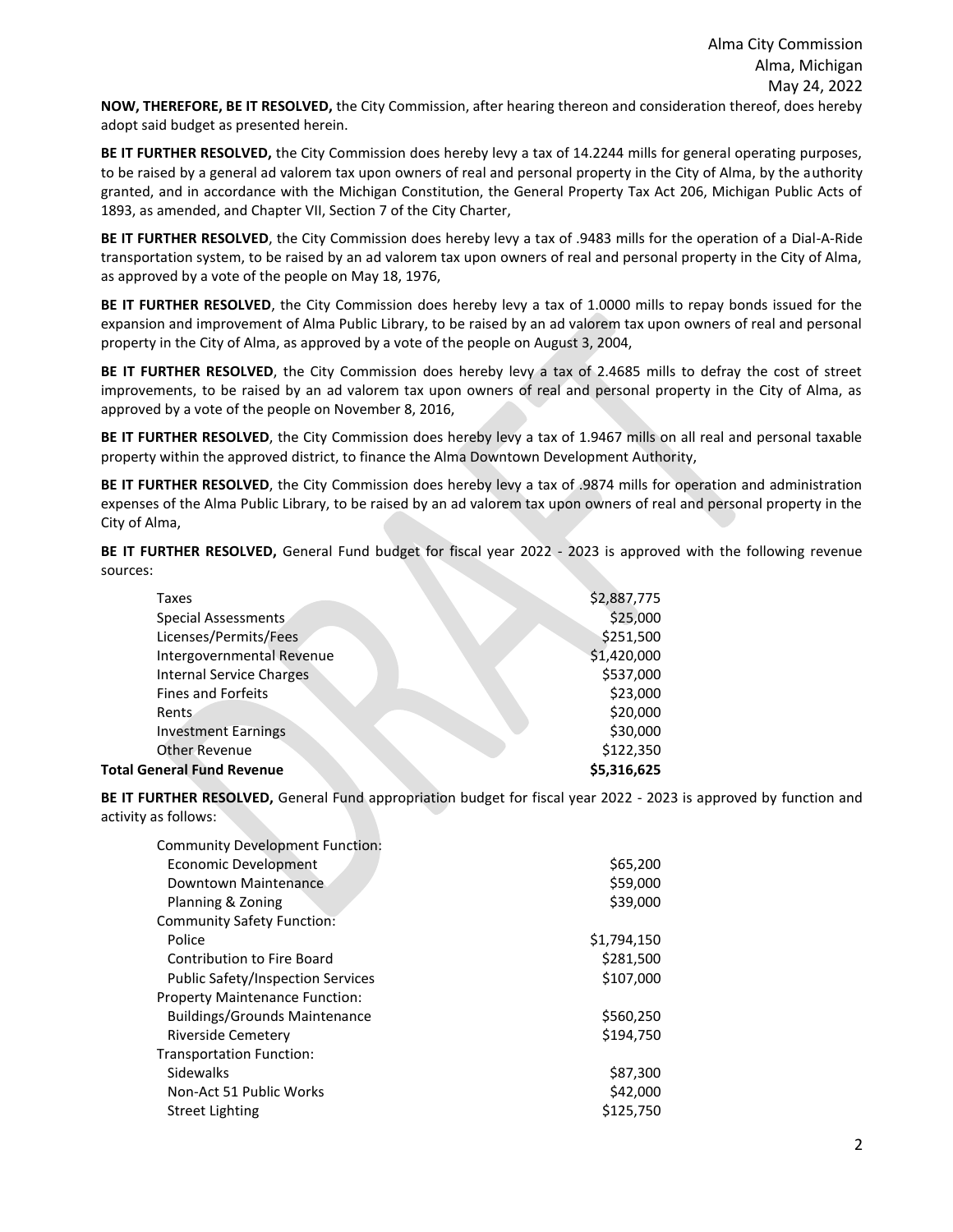| Assessing<br><b>Total General Fund Expenditures</b> | \$352,780<br>\$5,316,625 |
|-----------------------------------------------------|--------------------------|
| <b>Finance Administration</b>                       | \$451,600                |
| <b>Fiscal Services Function:</b>                    |                          |
| Engineering                                         | \$199,500                |
| Human Resources                                     | \$151,500                |
| Elections                                           | \$63,500                 |
| <b>Information Technology</b>                       | \$103,500                |
| City Clerk                                          | \$118,900                |
| City Manager                                        | \$179,445                |
| <b>City Commission</b>                              | \$67,000                 |
| <b>Executive Administration Function:</b>           |                          |
| Contribution to Alma Public Library                 | \$100,000                |
| Recreation and Culture/Parks                        | \$173,000                |
| <b>Recreation and Culture Function:</b>             |                          |

**BE IT FURTHER RESOLVED,** the City Commission approves additional appropriations for fiscal year 2022 - 2023 by fund:

| Major Street Fund                           | \$790,000   |
|---------------------------------------------|-------------|
| <b>Local Street Fund</b>                    | \$824,000   |
| <b>Street Millage Fund</b>                  | \$868,200   |
| State Street Plaza                          | \$122,500   |
| <b>Transit Services</b>                     | \$5,511,500 |
| <b>Wastewater Utility</b>                   | \$1,715,550 |
| <b>Water Distribution</b>                   | \$2,893,000 |
| <b>Refuse Collection</b>                    | \$750,000   |
| <b>Discretely Presented Component Units</b> |             |
| Alma Downtown Development Authority         | \$12,150    |
| Alma Public Library                         | \$807,000   |

**BE IT FURTHER RESOLVED,** the City Commission hereby approves capital projects to commence in fiscal year 2022 - 2023:

| Municipal Employee Entrance Parking Lot            | \$35,000  |
|----------------------------------------------------|-----------|
| Fire/Police Drive and Approach                     | \$60,000  |
| City Hall Parking Lot Crack Seal                   | \$5,000   |
| I.T. Server Upgrades                               | \$18,000  |
| Furnace Replacements at City Hall (2)              | \$10,000  |
| Air Conditioning Unit Replacement at Public Safety | \$8,000   |
| Security Upgrades at City Hall                     | \$145,000 |
| Church Parking Lot Repair (per maint. agreement)   | \$10,000  |
| State Street Plaza Boiler Replacement              | \$30,000  |
| Cemetery Plot Layout Survey                        | \$25,000  |
| Public Works Garage Structural Steel Column Repair | \$50,000  |
| <b>Public Works Equipment Replacements</b>         | \$187,000 |
| Public Works Parking Lot Crack Seal                | \$12,000  |
| Security Upgrades at Public Works Building         | \$130,000 |
| <b>Public Works Pressure Washer</b>                | \$8,000   |
| Sharrar-Wheeler Alley Upgrade                      | \$30,000  |
| Iowa & Harvard Street Reconstruction - Millage     | \$848,200 |
| Sidewalk Projects                                  | \$69,500  |
| <b>Street Control Device Replacement</b>           | \$6,500   |
| Sanitary Sewer Replacement Pine to Wash            | \$80,500  |
| Seal Coat City Streets                             | \$40,300  |
| <b>Asphalt Road Patches</b>                        | \$75,000  |
| <b>Crack Seal City Streets</b>                     | \$20,000  |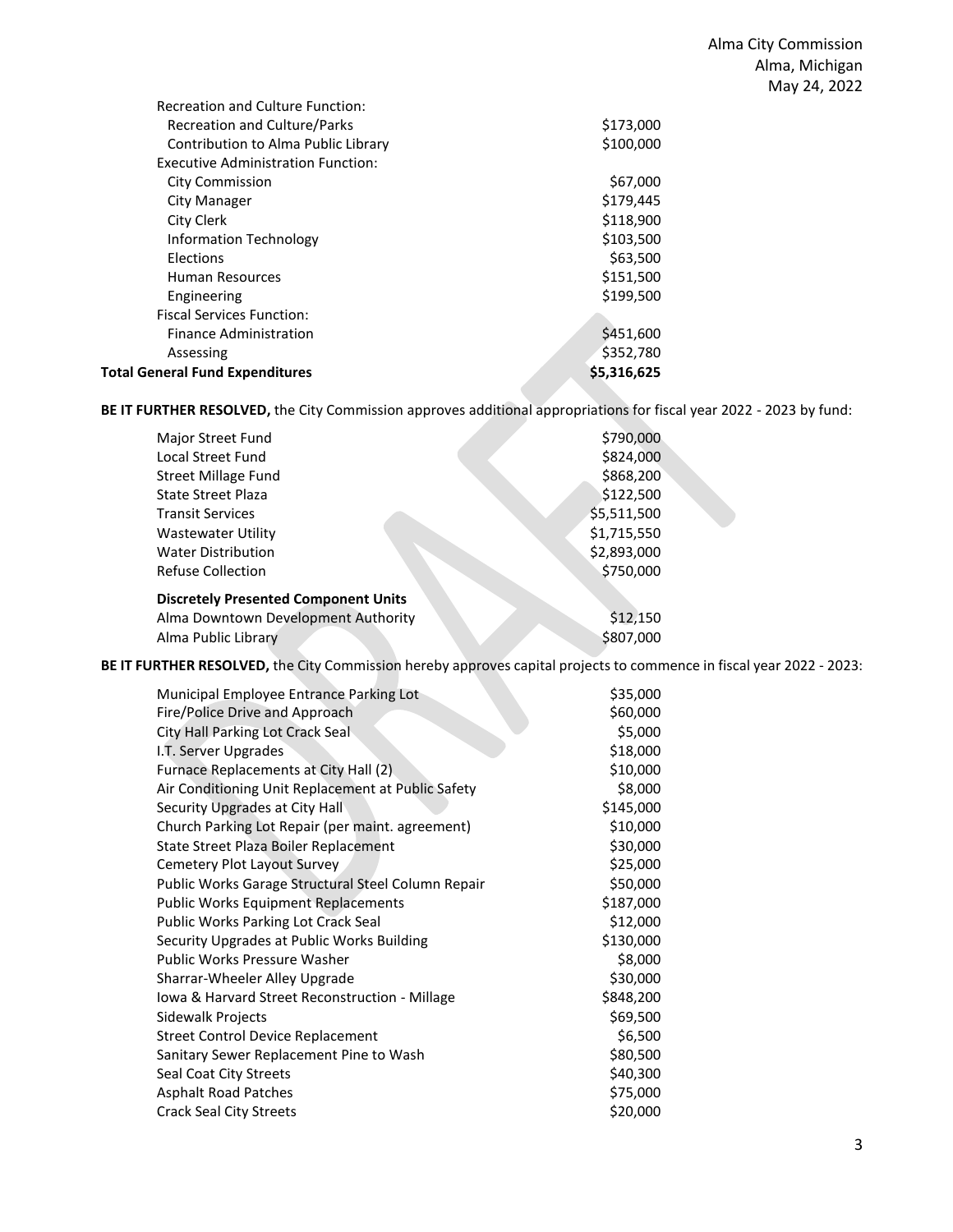| Sanitary Sewer Replacement N. of Washington Ave. | \$410,800 |
|--------------------------------------------------|-----------|
| Lift Station 11-12 Generator (Pine River Twp.)   | \$65,000  |
| <b>Disinfection Conversion</b>                   | \$965,000 |
| Influent Pump Rigging                            | \$25,000  |
| Lift Station #2 Upgrades                         | \$110,000 |
| <b>Pump Control Upgrades</b>                     | \$5,000   |
| Harvard Avenue Sanitary Sewer Replacement        | \$192.500 |
| Iowa Street Sanitary Sewer Replacement           | \$315.500 |
| Digital Lab Recorder                             | \$20,000  |
| Laboratory B.O.D. Incubator                      | \$5.000   |
| Watermain Replacement Harvard & Iowa             | \$576,000 |
| Watermain Abandonment                            | \$52,000  |
| Watermain Interconnects                          | \$6,000   |
|                                                  |           |

**BE IT FURTHER RESOLVED,** the City Manager is hereby authorized to make transfers within appropriation functions as established in Michigan Uniform Budgeting and Accounting Act, 1968 Public Act 2, as amended. Transfers between functions may be made by further action of the City Commission.

The foregoing resolution was offered by Commissioner Allman and seconded by Commissioner Wernick.

#### **Yes: Allman, Harrington, Mapes, Piccolo, Pitts, Stahl, and Wernick. No: none. Resolution declared adopted.**

## **Resolution 2022-0130 Special Assessments for Unpaid 2021 Charges**

The following resolution was offered by Commissioner Pitts, seconded by Commissioner Piccolo:

**Whereas,** certain invoices have remained unpaid during the year 2021 and, **Whereas,** the City of Alma wishes to recover its costs by not supplementing these invoices with City tax funds.

| <b>Property#</b>        | <b>Property Owner</b>       | <b>Property Address</b> | Amount          |
|-------------------------|-----------------------------|-------------------------|-----------------|
| <b>Utility Accounts</b> |                             |                         |                 |
| 51-031-318-00           | 224 CENTER LLC              | 224 CENTER              | \$134.86        |
| 51-042-349-00           | ELLER, KALIUB               | 101 GRANT               | \$132.05        |
| 51-021-094-00           | BARD, MARK A                | <b>121 PLEASANT</b>     | \$155.20        |
| 51-021-096-00           | MOORE, ARTHUR D             | 117 PLEASANT            | \$126.16        |
| 51-031-318-00           | <b>224 CENTER LLC</b>       | 224 E CENTER            | \$100.00        |
| 51-042-349-00           | ELLER, KALIUB               | 101 GRANT               | \$100.00        |
| 51-21-033-00            | BENNETT, LARRY & CANDACE    | 1039 EASTWARD           | \$120.34        |
| 51-010-161-00           | KEATING, NICHOLAS CHARLES   | 163 CRYSTAL CT          | \$224.86        |
| 51-010-107-00           | <b>FAIRMONT HOMES INC</b>   | <b>267 GEMSTONE</b>     | \$104.05 100.00 |
| 51-021-094-00           | BARD, MARK A                | 121 PLEASANT            | \$100.00        |
| 51-021-096-00           | MOORE, ARTHUR D             | 117 PLEASANT            | \$100.00        |
| 51-021-033-00           | BENNETT, LARRY & CANDACE    | 1039 EASTWARD           | \$100.00        |
| 51-010-107-00           | <b>FAIRMONT HOMES INC</b>   | <b>267 GEMSTONE</b>     | \$100.00        |
| 51-010-161-00           | KEATING, NICHOLAS CHARLES   | <b>163 CRYSTAL CT</b>   | \$100.00        |
| 51-010-161-00           | KEATING, NICHOLAS CHARLES   | <b>163 CRYSTAL CT</b>   | \$224.86        |
| 51-021-764-00           | WOODCOCK, KEVIN & ELIZABETH | 1201 ROSEDALE           | \$123.22        |
| 51-032-813-00           | SCRIBNER, CALEB             | 235 VALLEY              | \$160.96        |
| 51-034-607-00           | <b>WEBSTER, NATHANIEL</b>   | <b>703 ROCKINGHAM</b>   | \$210.34        |
| 51-010-106-00           | <b>FAIRMONT HOMES INC</b>   | 277 GEMSTONE            | \$166.78        |
| 51-354-807-00           | PAINTER, RANDAL G           | 526 HANNAH              | \$192.88        |
| 51-021-764-00           | WOODCOCK, KEVIN & ELIZABETH | 1201 ROSEDALE           | \$100.00        |
| 51-032-813-00           | SCRIBNER, CALEB             | 235 VALLEY              | \$100.00        |
| 51-034-607-00           | <b>WEBSTER, NATHANIEL</b>   | 703 ROCKINGHAM          | \$100.00        |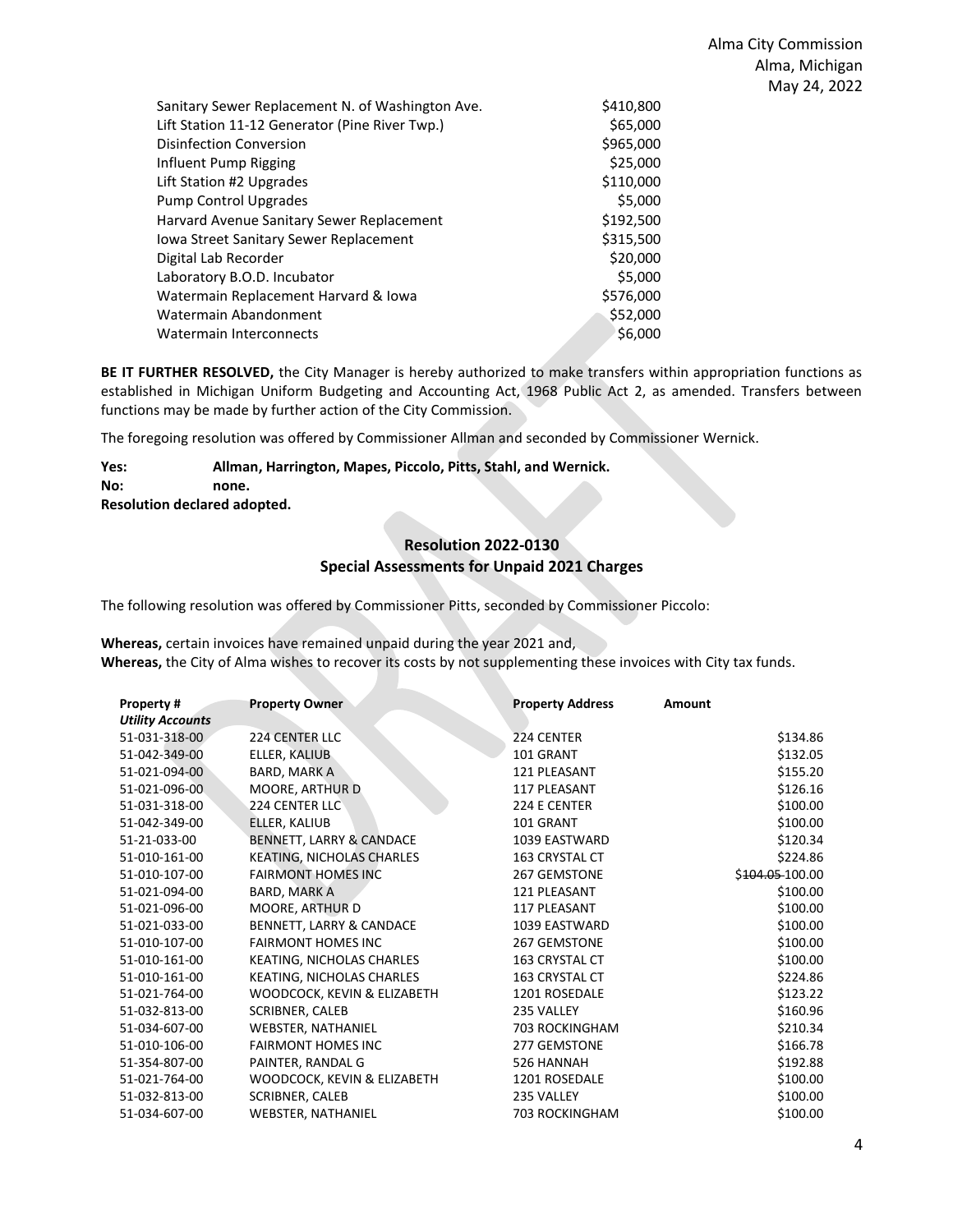|                                |                                                      |                                | Alma City Commission      |
|--------------------------------|------------------------------------------------------|--------------------------------|---------------------------|
|                                |                                                      |                                | Alma, Michigan            |
|                                |                                                      |                                | May 24, 2022              |
| 51-010-106-00                  | <b>FAIRMONT HOMES INC</b>                            |                                |                           |
| 51-010-161-00                  | KEATING, NICHOLAS CHARLES                            | 277 GEMSTONE<br>163 CRYSTAL CT | \$100.00<br>\$100.00      |
|                                |                                                      | Total                          | \$3,276.56-3272.51        |
| <b>Sidewalk Replacement</b>    |                                                      |                                |                           |
| 51 031 065 00                  | <b>HOBEREK, RACHEL</b>                               | <b>204 PARK</b>                | \$165.55-0.00             |
| 51-042-050-00                  | <b>FOLLETT, BRANDON &amp; RYA</b>                    | 189 PINEVIEW                   | \$189.20                  |
| 51-031-284-00                  | PLUX PROPERTIES LLC                                  | 217 E CENTER                   | \$189.20                  |
| 51-031-322-00                  | ALLISON, MICHAEL & KIM                               | 220 WOODWORTH                  | \$227.04-0.00             |
| 51-031-034-10                  | PLUX PROPERTIES LLC                                  | <b>318 PARK</b>                | \$274.00                  |
| 51-021-771-00                  | MURGITTROYD, JANET                                   | 1016 ROSEDALE                  | \$331.10                  |
| 51-031-282-00                  | PLUX PROPERTIES LLC                                  | 303 GRATIOT                    | \$331.10                  |
| 51-021-772-00                  | <b>HOPKINS, MICHAEL &amp; CAR</b>                    | 1020 ROSEDALE                  | \$354.75 0.00             |
| 51-031-288-00                  | <b>ACAC PROPERTIES LLC</b>                           | 318 WOODWORTH                  | \$624.36                  |
| 51-344-810-00                  | DELORENZO, WILLIAM & H                               | 113 W DOWNIE                   | \$630.20                  |
| 51-031-055-00                  | MARTIN, CHELSIE MARIE                                | 219 W CENTER                   | \$657.47                  |
| 51-031-054-00                  | PANNILL, KEVIN J                                     | 221 W CENTER                   | \$815.93                  |
| 51-031-034-10                  | PLUX PROPERTIES LLC                                  | 321 PARK                       | \$1,157.70                |
| 51-031-283-00                  | PLUX PROPERTIES LLC                                  | 301 GRATIOT                    | \$1,466.30                |
| 51-031-297-00                  | <b>GENERAL TELEPHONE</b>                             | 306 GRATIOT                    | \$1,605.90                |
|                                |                                                      | Total                          | \$9,019.80 8,272.46       |
| <b>Frozen Meters</b>           |                                                      |                                |                           |
| 51-021-089-00                  | MACGILLIVRAY, SHANNON                                | 1020 BOSTWICK                  | \$171.49                  |
| 51-031-297-00                  | RAMIREZ, RAMUNDO                                     | 300 REPUBLIC                   | \$366.58                  |
|                                |                                                      | Total                          | \$538.07                  |
| <b>Utility Accounts</b>        |                                                      |                                |                           |
| 51-021-320-00                  | SINKO, BOBBI JEAN                                    | 116 GROVE                      | \$534.93                  |
| 51-342-805-00                  | ATWELL, ROBERT C                                     | 1038 EUCLID                    | \$257.91                  |
| 51-042-102-00                  | <b>BEAULIEU, RAMON</b>                               | <b>111.5 CEDAR</b>             | \$62.09 0.00              |
| 51-344-044-00                  | WEILER, THOMAS J                                     | 121 ELWELL                     | \$47.58                   |
| 51-034-043-10                  | MEHL, PHILLIP A                                      | 309 W ELIZABETH                | \$749.29                  |
| 51-344-770-00                  | SEG ALMA LLC                                         | 514 WRIGHT                     | \$374.29                  |
| 51-034-067-00                  | <b>CALLENDER, ANDREW</b>                             | <b>153 E HILLCREST</b>         | \$198.65-0.00             |
| 51-033-507-00                  | CASTELLON, REY & CAROLE                              | 520 S GROVER                   | \$950.38                  |
| 51-033-256-00                  | DAY, ALISON M & RABY, BARBARA<br>FISHER, MAVIS MARIE | 516 S GROVER                   | \$680.09                  |
| 51-033-257-00<br>51-042-287-00 | GILKINS, JAMES H JR & MARY L                         | 430 S GROVER<br>221 MAPLE      | \$232.60<br>\$643.04-0.00 |
| 51-343-083-00                  | <b>GROSS, CHAD G</b>                                 | <b>728 PINE</b>                | \$338.22                  |
| 51-031-789-00                  | QUEZADA, JOSEPH & SARAH                              | $114$ HILL                     | \$28.49                   |
| 51-354-798-00                  | HOLLEY, THOMAS E                                     | 1111 MARQUETTE                 | \$625.520.00              |
| 51-354-051-00                  | <b>KAN PROPERTIES LLC</b>                            | 1108 FERRIS                    | \$518.25                  |
| 51-021-766-00                  | <b>KEMLER, MICAH</b>                                 | 1215 ROSEDALE                  | \$58.69                   |
| 51-344-770-00                  | SEG ALMA LLC                                         | 514 WRIGHT                     | \$319.46                  |
| 51-344-059-00                  | KOUTZ, JAMES R & NANCY                               | 715 FIRST                      | \$804.98                  |
| 51-031-552-00                  | <b>CKW PROPERTY MANAGEMENT LLC</b>                   | 256 ELY #1                     | \$640.97                  |
| 51-354-514-00                  | LENT, ERIC L                                         | 527 REPUBLIC                   | \$508.66                  |
| 51 021 270 00                  | LOVETT, CHRISTOPHER & ANGELA                         | <b>1530 E SUPERIOR</b>         | \$487.300.00              |
| 51-034-255-00                  | LORETTO, ARIANA NOREENA                              | 322 MOYER                      | \$18.08                   |
| 51-343-522-00                  | SEG ALMA LLC                                         | 515 N COURT                    | \$369.65                  |
| 51-041-290-00                  | KOUTZ II, JAMES RUSSELL                              | 933 W CENTER                   | \$1,899.23                |
| 51-031-303-00                  | <b>STELECORP LLC</b>                                 | <b>118 E CENTER</b>            | \$454.64-0.00             |
| 51-343-522-00                  | <b>SEG ALMA LLC</b>                                  | 515 N COURT                    | \$108.89                  |
| 51-033-253-00                  | NENTWIG, CLIFFTON & MIRRANDA                         | 510 S GROVER                   | \$480.09                  |
| 51-031-768-00                  | NEWLIN, KEDLY G II                                   | 120 ELY                        | \$918.71                  |
| 51-333-505-00                  | PLUX PROPERTIES LLC                                  | 611 WRIGHT                     | \$852.46                  |
| 51-344-770-00                  | SEG ALMA LLC                                         | 514 WRIGHT                     | \$555.90                  |
| 51-341-006-00                  | SEG ALMA LLC                                         | 1410 MARY CT                   | \$1,411.02                |
| 51-341-003-10                  | SEG ALMA LLC                                         | 1420 MARY CT                   | \$1,090.59                |
| 51-341-003-10                  | SEG ALMA LLC                                         | 1430 MARY CT                   | \$992.90                  |
| 51-344-818-00                  | RODRIGUEZ, RALPH ARLIE                               | 124 W SUPERIOR                 | \$93.89                   |
| 51-042-101-00                  | STEDMAN PROPERTIES, LLC                              | 115 CEDAR                      | \$1,607.10                |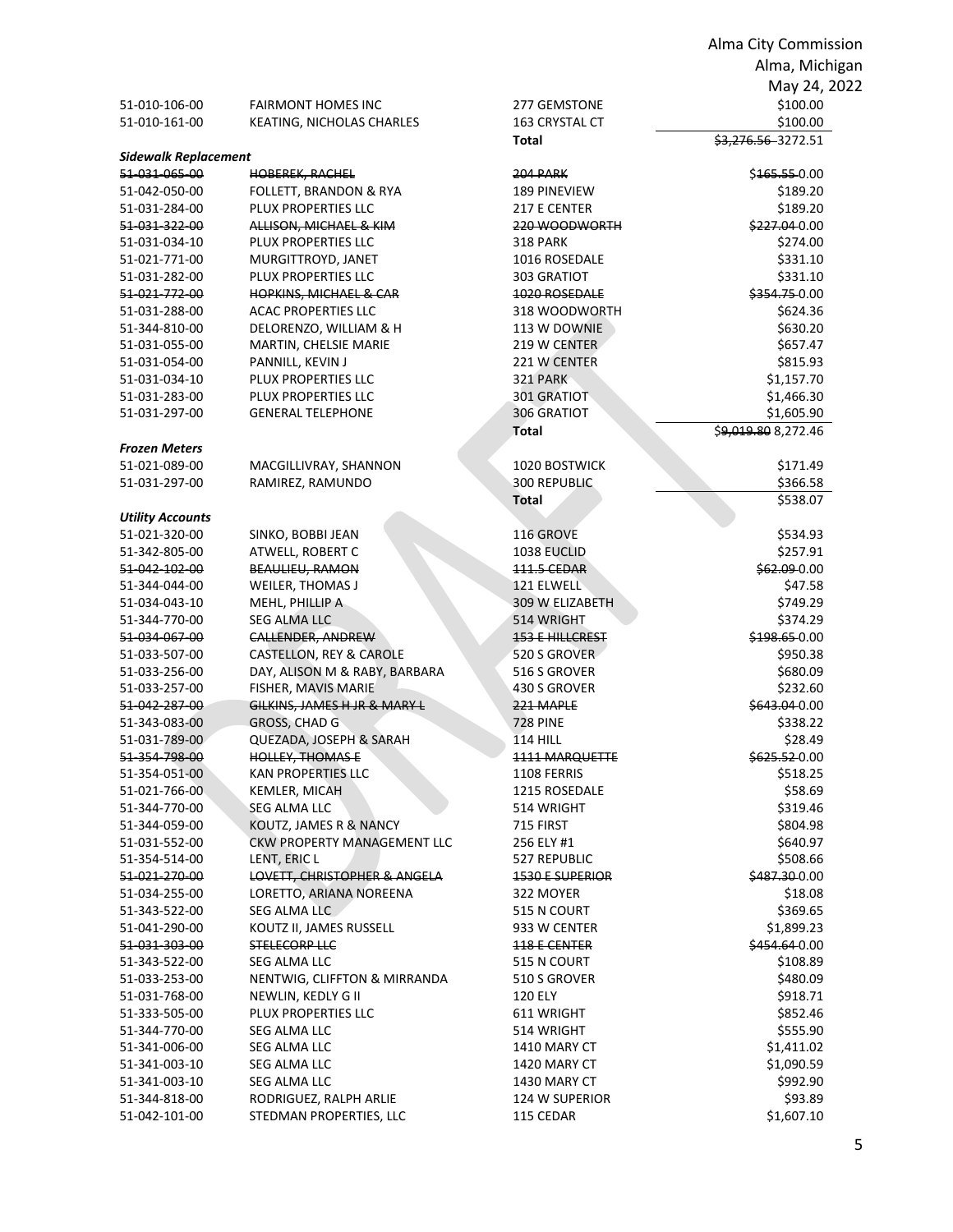**Now, Therefore Be it Resolved,** that the Special Assessment Roll be confirmed and that the unpaid charges as of December 31, 2021, will be placed on the tax roll, under the respective tax roll items after final review by the Finance Director.

## **Yes: Allman, Harrington, Mapes, Piccolo, Pitts, Stahl, and Wernick.**

**No: none.**

**Resolution declared adopted.**

## **Resolution 2022-0131 Water Rate Increase**

Motion by Vice-Mayor Harrington, seconded by Commissioner Piccolo, to approve an increase in water consumption rates, and adopt the following water rate schedule, effective July 1, 2022:

| Minimum Charge: (Monthly)                     | Water      |
|-----------------------------------------------|------------|
| Meter size:                                   |            |
| $1$ inch                                      | Ś<br>11.70 |
| 1 inch                                        | 19.89      |
| 1.25 inches                                   | 29.25      |
| 1.5 inches                                    | 40.95      |
| 2 inches                                      | 78.40      |
| 3 inches                                      | 175.51     |
| 4 inches                                      | 315.92     |
| 6 inches                                      | 702.05     |
| 8 inches                                      | 1,287.11   |
| Consumption Charge: (Price per 1,000) gallons |            |
| First 25,000 gallons                          | \$<br>3.69 |
| Next 175,000 gallons                          | 3.63       |
| Over 200,000 gallons                          | 2.92       |

Over 4.5 million by special agreement. In absence of such agreement, the rate shall be \$2.28 per 1,000 gallons.

Minimum Charges for Multiple User. When any premises containing three or more dwelling units defined as a self-contained unit with kitchen and bath facilities served by a single meter, the monthly minimum charge shall be equal to the minimum charge for the single dwelling unit as determined by the meter size serving such unit, plus \$7.43 for each additional unit.

Water bills rendered shall be immediately due and payable and may be paid without late charge up to and including the fifteenth day after the billing date when rendered and shall thereafter be subject to a ten per cent (10%) late charge.

# **Yes: Allman, Harrington, Mapes, Piccolo, Pitts, Stahl, and Wernick.**

**No: none.**

**Resolution declared adopted.**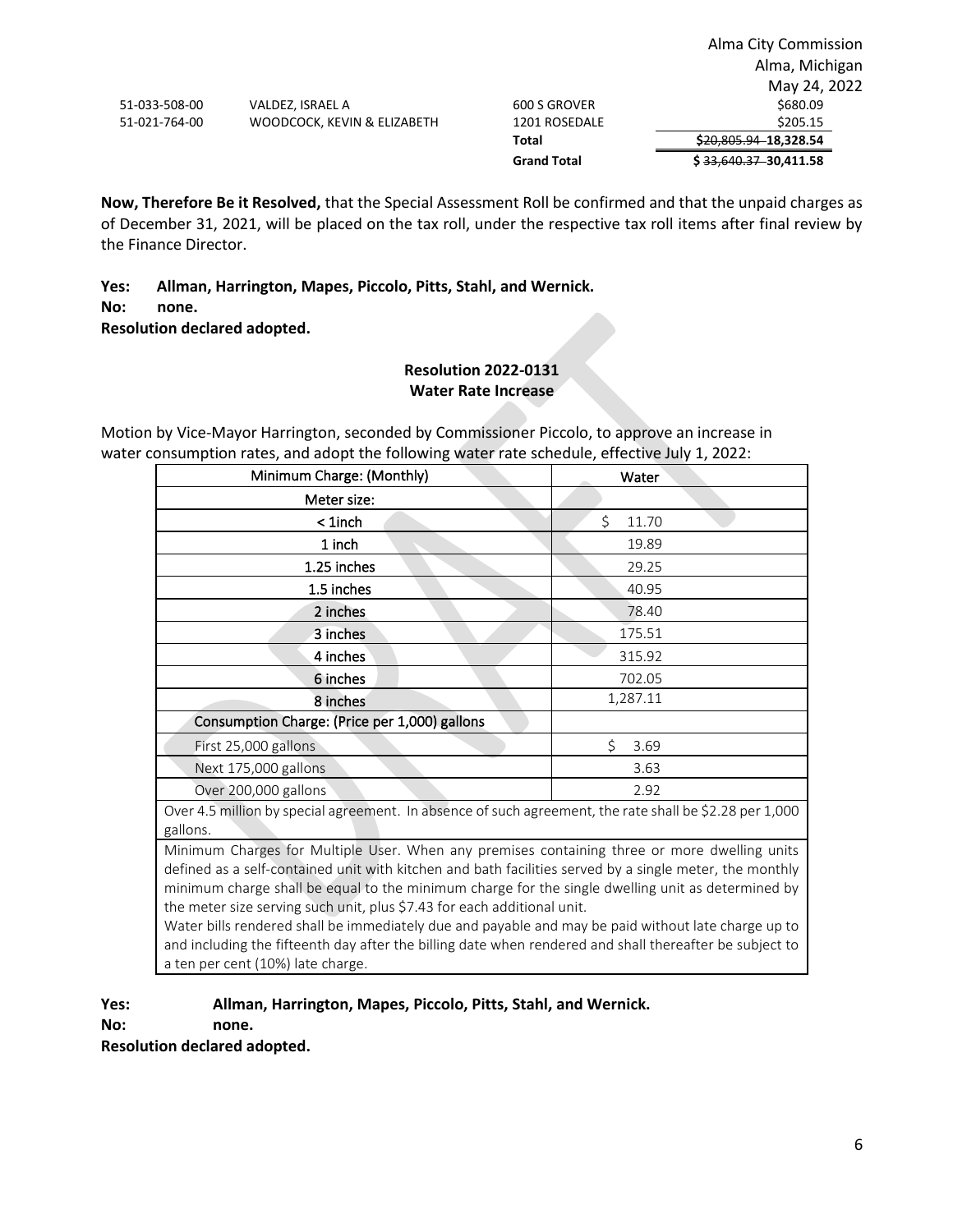## **Resolution 2022-0132 WasteWater Rate Increase**

| Wastewater  |
|-------------|
|             |
| \$<br>24.16 |
| 41.07       |
| 60.39       |
| 84.54       |
| 161.84      |
| 362.33      |
| 652.20      |
| 1,449.31    |
| 2,657.09    |
|             |
| \$<br>3.90  |
|             |

Motion by Vice-Mayor Harrington, seconded by Commissioner Allman, to approve an increase in wastewater rates, and adopt the following wastewater rate schedule, effective July 1, 2022:

> Minimum Charges for Multiple User. When any premises containing three or more dwelling units defined as a self-contained unit with kitchen and bath facilities served by a single meter, the monthly minimum charge shall be equal to the minimum charge for the single dwelling unit as determined by the meter size serving such unit, plus \$16.19 for each additional unit.

> Wastewater bills rendered shall be immediately due and payable and may be paid without late charge up to and including the fifteenth day after the billing date when rendered and shall thereafter be subject to a ten (10%) per cent late charge.

**Yes: Allman, Harrington, Mapes, Piccolo, Pitts, Stahl, and Wernick. No: none. Resolution declared adopted.**

# **Resolution 2022-0133 Change in Solid Waste Rate**

Motion by Commissioner Allman, seconded by Commissioner Pitts, to adopt a resolution approving a decrease in the solid waste rate to \$21.56 per residence from \$22.15 per residence to become effective with all solid waste bills mailed after July 1, 2022.

**Yes: Allman, Harrington, Mapes, Piccolo, Pitts, Stahl, and Wernick.**

**No: none.**

**Resolution declared adopted.**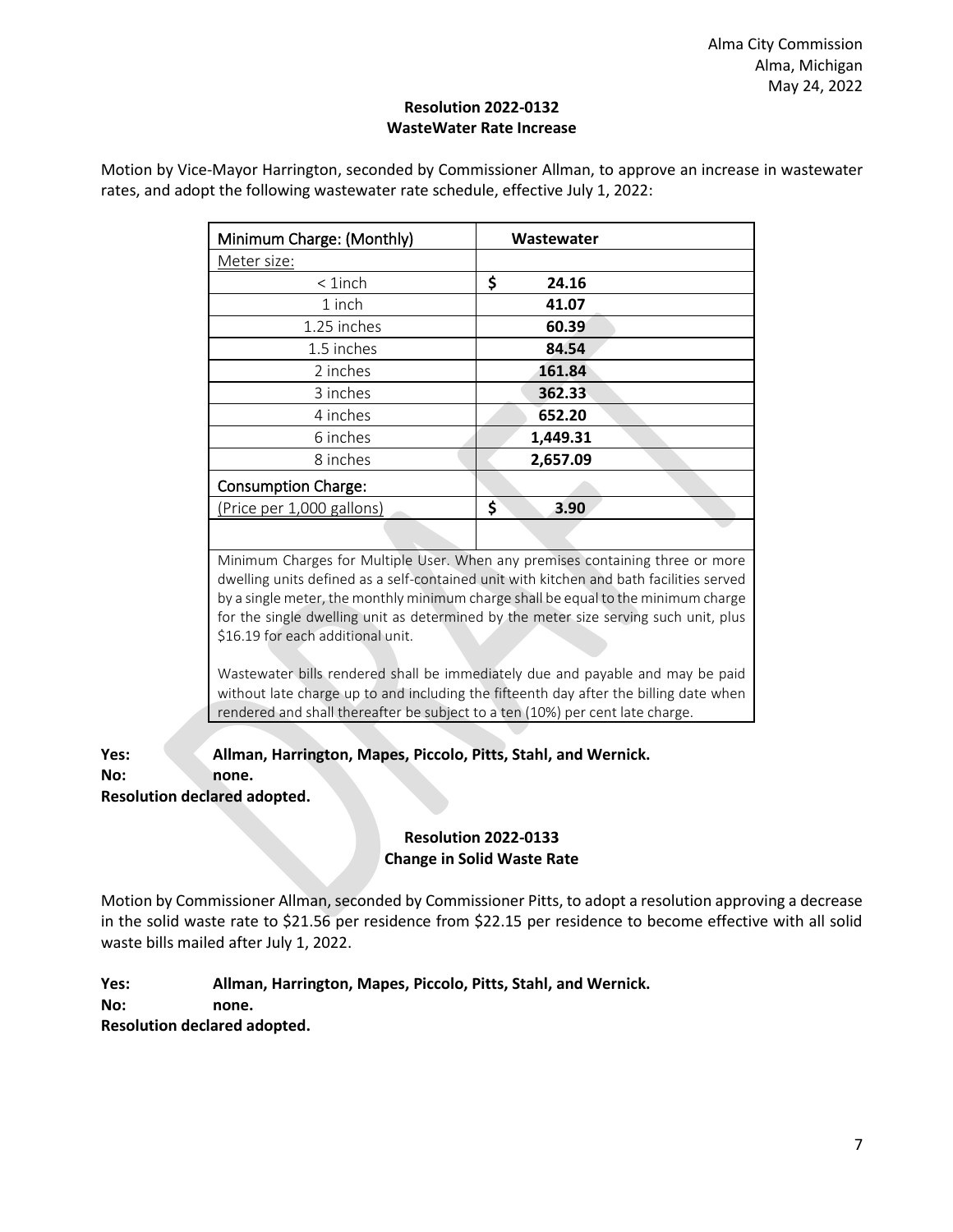#### *Ordinances*

**2022-0134 Motion by Commissioner Pitts, seconded by Commissioner Piccolo, to adopt a resolution to introduce Ordinance #827 to amend Section 6.2 of the Code of Ordinances relative to consumption of alcoholic beverages in public places, to allow for said consumption in accordance with city ordinance and state law.**

> **Yes: Allman, Harrington, Mapes, Piccolo, Pitts, Stahl, and Wernick. No: none. Resolution declared adopted.**

**2022-0135 Motion by Commissioner Allman, seconded by Commissioner Piccolo, to adopt Ordinance #826 (introduced April 26, 2022) to amend Section 60-77 of the Ordinances of the City of Alma relative to conditions for establishing a Bed and Breakfast facility.**

> **Yes: Allman, Harrington, Mapes, Piccolo, Pitts, Stahl, and Wernick. No: none. Resolution declared adopted. .**

#### *Reports*

- **2022-0136 Motion by Commissioner Pitts, seconded by Commissioner Piccolo, to receive the Interim City Manager's May 20, 2022 Report and a verbal report from Commissioner Piccolo on behalf of the City Manager Hiring Committee. Motion carried.**
	- **Yes: Allman, Harrington, Mapes, Piccolo, Pitts, Stahl, and Wernick.**
	- **No: none.**

**Resolution declared adopted.**

| <b>Unfinished Business</b> |                                                                                                                                                                                                       |
|----------------------------|-------------------------------------------------------------------------------------------------------------------------------------------------------------------------------------------------------|
| <b>New Business</b>        |                                                                                                                                                                                                       |
| <b>Appropriations</b>      |                                                                                                                                                                                                       |
| 2022-0137                  | Motion by Commissioner Piccolo, seconded by Commissioner Allman, to adopt a resolution<br>approving Warrant No. 22-22 and authorizing the City Treasurer to issue checks in payment<br>of all claims. |
|                            | Allman, Harrington, Mapes, Piccolo, Pitts, Stahl, and Wernick.<br>Yes:                                                                                                                                |

**No: none.**

**Resolution declared adopted.**

#### *Commissioner's Comments*

Commissioner Wernick thanked staff for their work on the budget. Commissioner Allman spoke about the Highland Festival and the recent production of Sister Act. Commissioner Pitts thanked Keep Alma Beautiful volunteers for their work over the weekend and Public Works for setting out the newly filled flower pots.

*Invitation to Public* No comments were offered.

**2022-0138 Motion by Commissioner Piccolo, seconded by Commissioner Wernick, to set a special meeting Tuesday, May 31, 2022 at 6:00 p.m. for the purpose of holding a closed session for a personnel evaluation.**